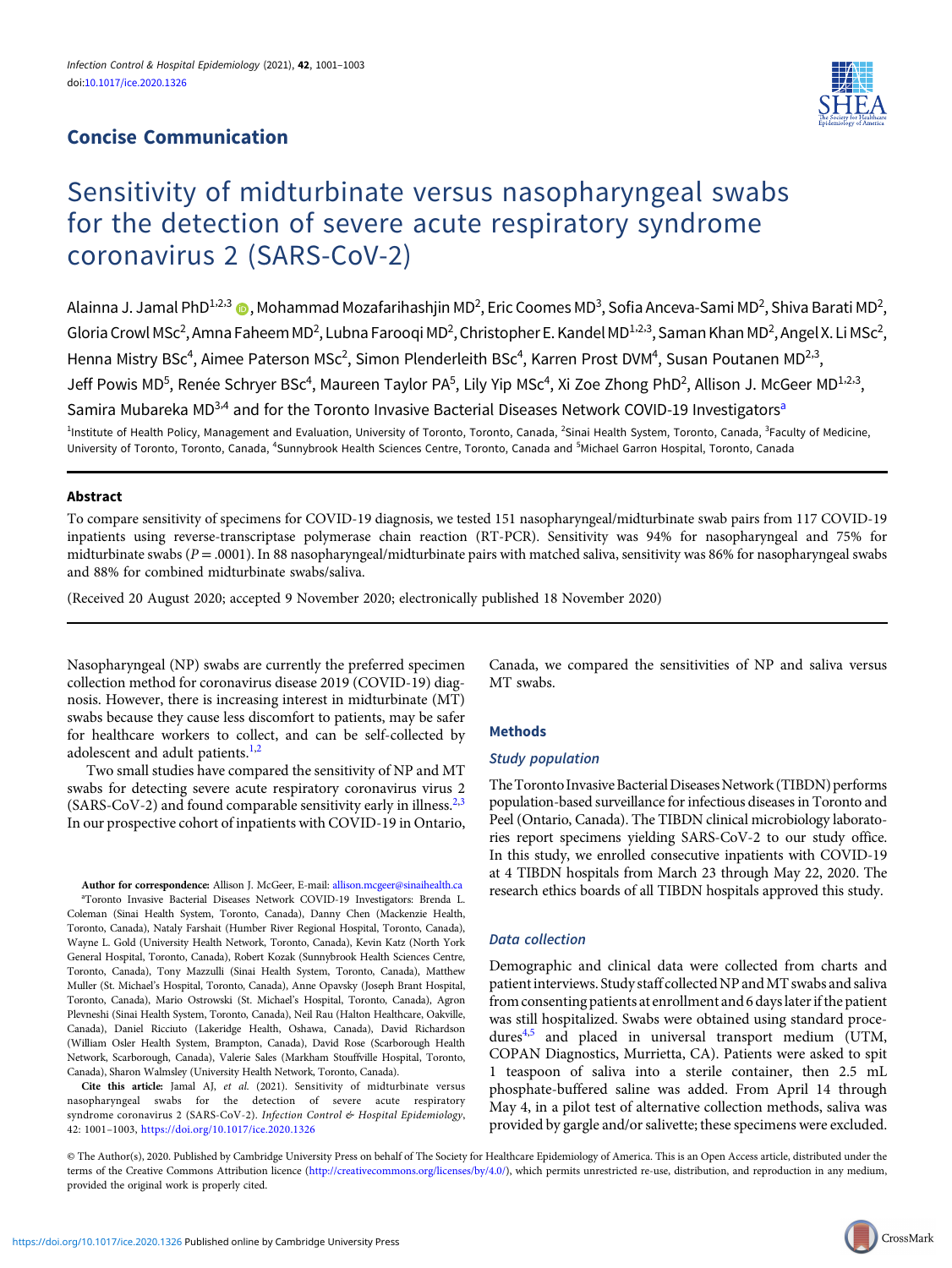#### Laboratory methods

Specimens were aliquoted and frozen at −80°C on the day of collection until processing at the Sunnybrook Health Sciences research microbiology laboratory (Toronto, Canada). RNA extractions were performed using the QIAamp Viral RNA Mini Kit (Qiagen, Venlo, The Netherlands). Reverse transcriptase polymerase chain reaction (RT-PCR) using the Luna Universal Probe One-Step RT-qPCR Kit (New England BioLabs, Ipswich, MA) was performed to detect the 5' untranslated region and envelope (E) gene of SARS-CoV-2, with RNaseP as internal control. Cycle thresholds (Cts) were determined using Rotor-Gene Q software (Qiagen, Venlo, The Netherlands); results where all targets had Cts <40 were reported as positive.

## Statistical methods

Sensitivities of specimen types were calculated using as the denominator samples with any 1 specimen in the pair or triplet testing positive for SARS-CoV-2. The McNemar test was used to assess differences in sensitivity between specimen types. The Wilcoxon rank-sum test was used to compare the Cts of NP swabs when the MT tested positive versus negative. Two-sided P values <.05 were considered statistically significant. Analyses were performed using SAS version 9.4M6 software (SAS Institute, Cary, NC).

#### Results

The 117 included inpatients were confirmed to have COVID-19 with a nasal, MT, or NP swab at or prior to admission. At admission, 88 of these patients (75%) had fever and 87 (74%) had cough. Their median age was 65 years (range, 23–106); 51 (44%) were female; 91 (78%) had  $\geq$ 1 comorbidity; 14 (12%) were immunocompromised; 47 (40%) required intensive care; and 18 (15%) died. The median time from illness onset to specimen collection was 11 days (interquartile range [IQR], 8–16 days).

#### NP and MT swab pairs

Overall, 151 NP/MT swab pairs were collected from these 117 patients, with at least 1 swab positive in 122 pairs (Table 1). Both NP and MT swabs were positive in 84 patients (69%), only the NP swab was positive in 31 patients (25%), and only the MT swab was positive in 7 patients (6%). The overall sensitivities of NP and MT swabs were 115 of 122 (94%; 95% CI, 90%–98%) and 91 of 122 (75%; 95% CI, 67%–83%), respectively  $(P = .0001, \text{Table 1}).$ 

The difference in sensitivity between NP and MT swabs increased with time from illness onset to specimen collection, but it was statistically significant even in the first week of illness: 33 of 33 (100%; 95% CI, 90%–100%) versus 28 of 33 (85%; 95% CI, 67%–94%), respectively  $(P = .03)$  (Table 1).

The median E gene Ct of NP swabs was 25 (IQR, 22–29) for positive  $(n = 84)$  and 32 (IQR, 29–35) for negative  $(n = 31)$  MT swabs ( $P < .0001$ ). The E gene Cts of NP and MT swabs increased with time from illness onset (Spearman's  $\rho = 0.4$  [P < .0001] and  $\rho = 0.5$  [ $P < .0001$ ], respectively).

#### NP swab, MT swab, and saliva triplets

A corresponding saliva specimen was available for 88 of the 151 NP/MT swab pairs. These 88 triplets were from 75 patients; at least 1 specimen was positive in 74 triplets. NP swabs detected SARS-CoV-2 in 64 of the 74 (86%; 95% CI 77-92%) triplets with at least one positive specimen, saliva detected 55 (74%; 95% CI 63-83%), Table 1. Results of Testing of 151 NP and MT Swab Pairs for SARS-CoV-2 Among Hospitalized Patients With COVID-19, by Time From Illness Onset to Collection of Swab Pair

|                                                                 | No. (%) Swab Pairs                    |                             |                             |                                       |  |  |  |  |
|-----------------------------------------------------------------|---------------------------------------|-----------------------------|-----------------------------|---------------------------------------|--|--|--|--|
| <b>Time From Illness</b><br>Onset to Collection of<br>Swab Pair | MT and NP<br>Swabs<br><b>Positive</b> | Only NP<br>Swab<br>Positive | Only MT<br>Swab<br>Positive | MT and NP<br>Swabs<br><b>Negative</b> |  |  |  |  |
| Day $0 - 7$ (n=35)                                              | 28 (80)                               | 5(14)                       | $\Omega$                    | 2(6)                                  |  |  |  |  |
| Day $8+$ (n=116)                                                | 56 (48)                               | 26(22)                      | 7(6)                        | 27(23)                                |  |  |  |  |
| All $(n=151)$                                                   | 84 (56)                               | 31(21)                      | 7(5)                        | 29 (19)                               |  |  |  |  |

Note. COVID-19, coronavirus disease 2019; SARS-CoV-2, severe acute respiratory syndrome virus 2; MT, midturbinate; NP, nasopharyngeal.

MT swabs detected 49 (66%; 95% CI 54-77%), and MT and saliva in combination detected 65 (88%; 95% CI 78-94%) (Table [2\)](#page-2-0).

For all analyses, results were similar when only the first or last pair or triplet for each patient was analyzed (Supplementary Material online).

#### **Discussion**

In this prospective cohort study of hospitalized patients with COVID-19, NP swabs were significantly more sensitive for SARS-CoV-2 detection than MT swabs. The difference in sensitivity between NP and MT swabs was greater later in illness. Saliva demonstrated intermediate sensitivity between MT and NP swabs.

We are aware of 2 studies comparing sensitivity of MT and NP swabs for SARS-CoV-2 detection.<sup>[2,3](#page-2-0)</sup> Pinninti et al,<sup>[3](#page-2-0)</sup> in inpatients similar to ours, reported NP swabs as more sensitive than MT swabs (80% vs 64% overall), with the difference in sensitivity increasing with time from illness onset. However, our difference in sensitivity between NP and MT swabs was statistically significant even in the first week of illness, whereas that of Pinninti et al was not. In an outpatient setting, Tu et al<sup>2</sup> found that NP swabs detected all 52 patients with either swab positive, while MT swabs detected 50.

Our previous analysis comparing saliva to NP swabs in this cohort using a different testing platform indicated that saliva was less sensitive than NP swabs, particularly later in illness.<sup>[6](#page-2-0)</sup> The difference was not statistically significant in this sample, in which specimens were collected less frequently but over a longer period, likely due to sampling variability. More importantly, however, other studies have not found differences in sensitivities between NP swabs and saliva, particularly early in illness.<sup>7,[8](#page-2-0)</sup> Saliva is an appealing alternative to NP swabs, especially during swab shortages or in settings requiring repeated COVID-19 screening.

The fact that MT swabs and saliva in combination have a similar sensitivity to NP swabs may simply be because a second specimen adds sensitivity; repeated testing is known to improve sensitivity among patients with COVID-1[9](#page-2-0).<sup>9</sup> These data reinforce the concept that 1 specimen is not 100% sensitive and that patients with a high index of clinical suspicion for COVID-19 who test negative require repeated testing.

This study had several limitations. It included only hospitalized patients, with first study specimen at 1–27 days after diagnosis. Differences in sensitivity may be smaller at presentation. We only tested specimens on a single platform; results may vary between platforms, especially when Ct values are near the limit of detection. We did not perform sequencing or other validation of results in samples in which only 1 specimen